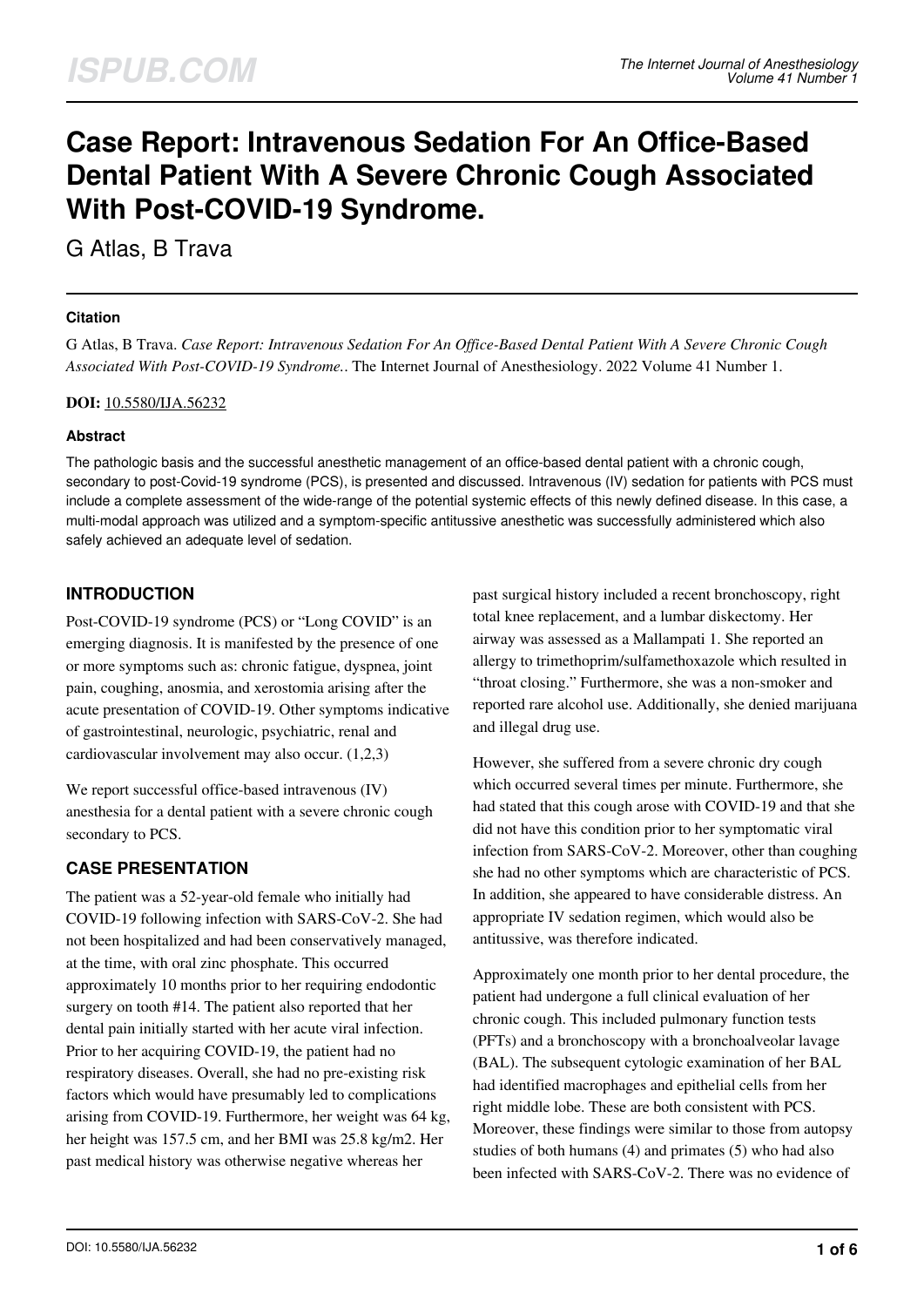any acute active pulmonary infection or neoplasm at the time of her bronchoscopy.

Furthermore, inspection of her PFTs revealed a low forced vital capacity (FVC) of 2.32 liters and some reduction in her forced expiratory volume at 1 second (FEV1) of 2.01 liters. It should be noted that this resulted in an FEV1/FVC ratio which was elevated to an abnormal level of 86%. This is indicative of a restrictive lung pattern and is consistent with low pulmonary compliance. (6) This has been demonstrated in other PCS patients as well. (7) In addition, her PFTs did not demonstrate any evidence of obstruction, air trapping, or gas transfer defects. Moreover, she did not bronchodilate in response to albuterol.

A CT scan of her chest failed to identify any significant anatomic explanation for her chronic cough and showed no gross abnormalities. Her EKG demonstrated normal sinus rhythm with a heart rate of 67 beats per minute (BPM). Nonspecific T waves changes were also noted. She had no evidence of jugular venous distention, orthopnea, or ankle edema which would suggest congestive heart failure.

Her coughing was symptomatically managed with gabapentin 600 mg PO TID, benzonatate (Tessalon Perles) 200 mg PO TID, promethazine with codeine (6.25 mg/10 mg)/5 mL PO PRN, and revefenacin (Yupelri) 175 mcg inhaled QD. She was also receiving 81 mg aspirin PO QD. Furthermore, the patient had been treated with numerous opiate-based cough suppressants for months. These included hydromorphone, hydrocodone, and oxycodone. The patient was deemed medically optimized for office-based IV sedation by her pulmonologist.

Dentally, it was noted that the patient had a palatal cusp fracture just above the cemento-enamel junction on tooth #14. Buccal swelling was present with gingival inflammation and a buccal sinus tract was also observed. Her oral radiographic examination revealed signs of osseous destruction which resulted in a radiolucent area within the tooth. This is consistent with other reported dental pathology associated with the Covid-19 pandemic (See: Discussion). The endodontic surgical plan was to perform a root canal and to surgically excise redundant gingival tissue which was growing over the fractured palatal cusp. Additionally, her dental infection had been treated initially with oral tramadol and amoxicillin.

Prior to inducing sedation, her room air oxygen saturation was 97 % with a respiratory rate of approximately 17 breaths per minute and she had a considerable, very frequent, dry cough. Her breath sounds were clear bilaterally. Although apprehensive and somewhat tachypneic she was hemodynamically stable with an initial blood pressure of 160/90 mmHg and a heart rate of 105 BPM. Furthermore, she was afebrile.

Initially, she was slowly given lidocaine 100 mg. Hydromorphone was then administered in divided doses for a total of 2 mg. Her sedation was subsequently maintained with a propofol infusion of 25 mcg/kg/min with a total dose of 92 mg.

Ketamine was also administered using repetitive intermittent boluses of 20 to 30 mg to maintain adequate sedation. A total dose of 90 mg of ketamine was utilized. During the procedure, all anesthesia-related medications had been administered IV. Full ASA monitoring, including nasal capnography, was utilized.

Her coughing was fully abated for the entire surgery. Throughout the procedure, the patient maintained a respiratory rate of approximately 10-20 breathes per minute and she remained conscious with a moderate level of sedation. Nasal cannula oxygen was also administered at a rate of 2 liters per minute.

Furthermore, she received IV metoclopramide 10 mg, ondansetron 4 mg, and methylprednisolone 40 mg. Atropine 200 mcg was administered for its antisialagogue and vagolytic effects. Note that these medications all have antiemetic properties. (8) Additionally, a pilot study has shown that metoclopramide may also function as an antitussive. (9)

Following the removal of her IV catheter, the patient experienced mild nausea. This was treated with an additional dose of ondansetron 4 mg given intramuscularly and inhaled isopropyl alcohol. (10) She subsequently recovered adequately for discharge. There was no evidence of ketamine-induced dysphoria.

On telephone follow-up, the patient had no post-anesthesia complications and even reported minimal coughing on postoperative day zero and post-operative day one. Her dental pain also had resolved. On post-operative day two the patient's cough returned to its baseline severity. However, she continued to be free from odontalgia.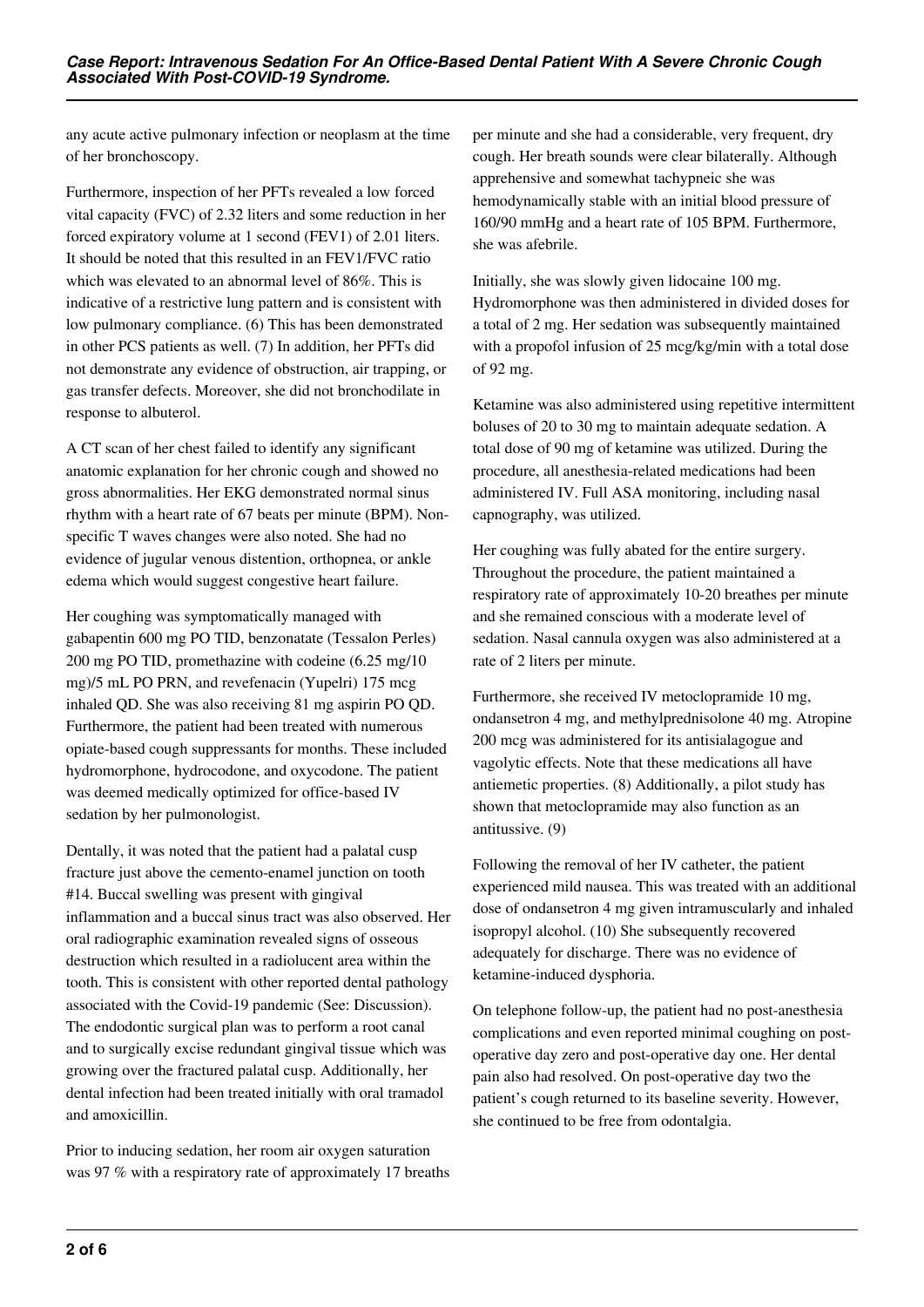# **DISCUSSION**

The management of chronic cough, secondary to PCS, has not been established. Of note, her preoperative medication regimen included gabapentin. While this drug is traditionally utilized for its anti-epileptic properties, it has been reported to be beneficial for chronic cough. Its mechanism of action is believed to be related to its central neuromodulatory ability. (11,12) Gabapentin is also utilized for chronic pain syndromes, (13) depression, (14) and mood disorders. (15) Its mechanism of action is believed to be similar for these neurologic and psychiatric conditions. (16) Furthermore, these illnesses can also occur with PCS.

It should be noted that hydromorphone has been utilized as an antitussive for patients with lung cancer and acute bronchitis. (17,18) Intravenous lidocaine (19) and the combination of propofol with ketamine have also been reported to have antitussive properties. (20,21) Ketamine is a known bronchodilator (22,23) which is most likely a function of it being sympathomimetic. (24) Additionally, ketamine has anti-inflammatory properties (25,26) as well as antidepressant properties. Moreover, fentanyl is associated with coughing and was avoided. (28-30)

It has been documented that the COVID-19 pandemic has resulted in an increase in the need for emergency dental services. The Department of Oral Emergency, Peking University, Beijing, China, reported that the proportion of dental and oral infections has increased from 51% before the pandemic to 71.9% with the pandemic. Dental pulpal and periapical lesions (44.7%) have been the main reasons for these emergencies. Moreover, cellulitis from abscessed teeth has also increased. Note that routine dental care was not available in China during the onset of this pandemic. (31)

In addition, a much greater frequency of dental trauma, occurring since the beginning of the COVID-19 pandemic, has also been described by the American Dental Association and in the American lay press. The reported cause is most likely bruxism secondary to anxiety. (32-34) An escalation in the incidence of viral-associated intra-oral (35) and dermatologic soft-tissue lesions (36,37) has also been observed with the both the acute SARS-CoV-2 infection and PCS. (38,39)

Patients with chronic cough have been studied prior to this pandemic. Typically, they are middle-aged females who have COPD or have suffered from a respiratory tract

infection. Other causes include an autoimmune or "lupuslike" etiology, gastro-esophageal reflux, prolonged airway or pharyngeal irritation, and laryngeal sensory neuropathy. (40)

The pathological basis of chronic cough and other pulmonary symptoms associated with PCS is currently attributed to fibrotic changes occurring within the lung parenchyma following the acute SARS-CoV-2 infection. (7) Specifically, persistent viremia, inflammatory, and autoimmune-mediated effects may also be involved in the pulmonary and extra-pulmonary aspects of this newly reported chronic disease state. (41,42) Furthermore, COVID-19 and PCS-associated vasculitis, (43) dermatologic (36,39), arthritic, (44,45) and neurologic (46) issues appear to be immune-mediated. This would readily explain the broad range of symptoms from both the acute and chronic disease processes. (47)

Using MRI, chronic myocardial involvement has also been documented in PCS patients. Specifically, myocardial edema, fibrosis, and decreased right ventricle ejection fraction have been identified. (48) Renal, (49) hepatic, and splenic aspects of PCS have also been reported. (50)

## **CONCLUSIONS**

As PCS will undoubtedly increase in its presentation, the use of IV sedation for these dental patients, when indicated, should be considered as a reasonable anesthetic option. A symptom-specific approach will be necessary given the highly variable presentation of PCS. In this case, an "antitussive and anti-inflammatory" sedation regimen proved useful and safe. Furthermore, the anti-inflammatory properties of both methylprednisolone and ketamine may have been beneficial for her brief post-operative reprieve from coughing.

## **References**

1. Carfì A, Bernabei R, Landi F. Persistent symptoms in patients after acute COVID-19. JAMA. 2020 Aug 11;324(6):603-5. 2. Halpin SJ, McIvor C, Whyatt G, Adams A, Harvey O, McLean L, Walshaw C, Kemp S, Corrado J, Singh R, Collins T. Postdischarge symptoms and rehabilitation needs in survivors of COVID[19 infection: A cross[sectional] evaluation. J Virol. 2021 Feb;93(2):1013-22. 3. Tenforde MW, Kim SS, Lindsell CJ, Rose EB, Shapiro NI, Files DC, Gibbs KW, Erickson HL, Steingrub JS, Smithline HA, Gong MN. Symptom duration and risk factors for delayed return to usual health among outpatients with COVID-19 in a multistate health care systems network—United States, March–June 2020. Morb Mortal Wkly Rep. 2020 Jul 31;69(30):993. 4. Wang C, Xie J, Zhao L, Fei X, Zhang H, Tan Y, Nie X, Zhou L, Liu Z, Ren Y, Yuan L. Alveolar macrophage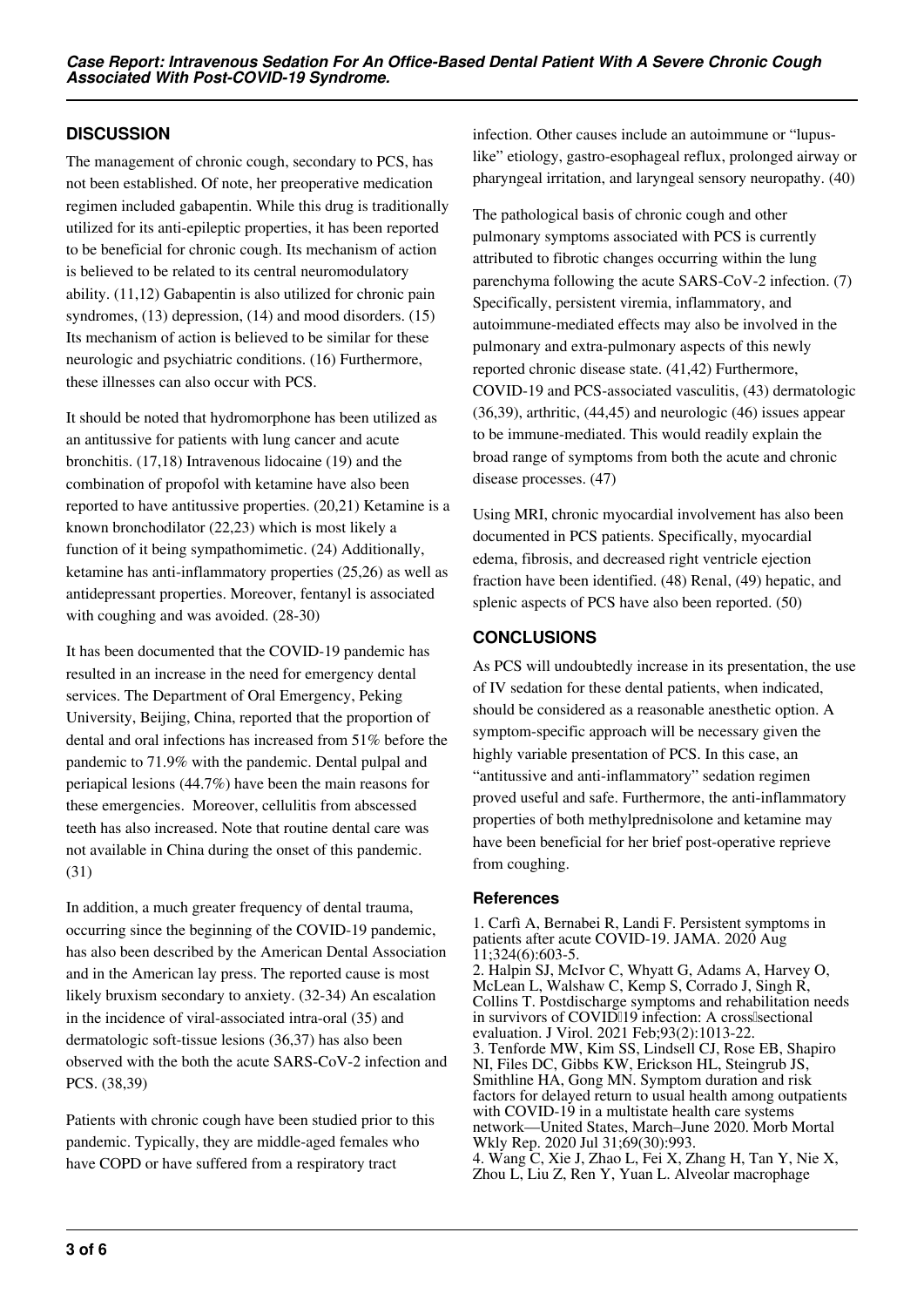dysfunction and cytokine storm in the pathogenesis of two severe COVID-19 patients. EBioMedicine. 2020 Jul 1;57:102833.

5. Fahlberg MD, Blair RV, Doyle-Meyers LA, Midkiff CC, Zenere G, Russell-Lodrigue KE, Monjure CJ, Haupt EH, Penney TP, Lehmicke G, Threeton BM. Cellular events of acute, resolving or progressive COVID-19 in SARS-CoV-2 infected non-human primates. Nat Commun. 2020 Nov 27;11(1):1-4.

6. Schultz K, D'Aquino LC, Soares MR, Gimenez A, Pereira CA. Lung volumes and airway resistance in patients with a possible restrictive pattern on spirometry. J Bras Pneumol. 2016 Oct;42(5):341-7.

7. Torres-Castro R, Vasconcello-Castillo L, Alsina-Restoy X, Solis-Navarro L, Burgos F, Puppo H, Vilaró J. Respiratory function in patients post-infection by COVID-19: A systematic review and meta-analysis. Pulmonol. 2020 Nov 25.

8. Kovac AL. Prevention and treatment of postoperative nausea and vomiting. Drugs. 2000 Feb;59(2):213-43. 9. Gupta VK. Metoclopramide aborts coughlinduced headache and ameliorates cough–a pilot study. International journal of clinical practice. 2007 Feb;61(2):345-8. 10. Beadle KL, Helbling AR, Love SL, April MD, Hunter CJ. Isopropyl alcohol nasal inhalation for nausea in the emergency department: A randomized controlled trial. Ann Emerg Med. 2016 Jul 1;68(1):1-9.

11. Ryan NM, Birring SS, Gibson PG. Gabapentin for refractory chronic cough: A randomised, double-blind, placebo-controlled trial. Lancet. 2012 Nov 3;380(9853):1583-9.

12. Gibson PG, Vertigan AE. Gabapentin in chronic cough. Pulm Pharmacol Ther. 2015 Dec 1;35:145-8.

13. Wiffen PJ, Derry S, Bell RF, Rice AS, Toelle TR, Phillips T, Moore RA. Gabapentin for chronic neuropathic pain in adults. Cochrane Database Syst Rev. 2017(6). 14. Yasmin S, Carpenter LL, Leon Z, Siniscalchi JM, Price LH. Adjunctive gabapentin in treatment-resistant depression: A retrospective chart review. J Affect Disord. 2001 Mar

 $1;63(1-3):243-7.$ 15. Harden CL, Lazar LM, Pick LH, Nikolov B, Goldstein MA, Carson D, Ravdin LD, Kocsis JH, Labar DR. A beneficial effect on mood in partial epilepsy patients treated with gabapentin. Epilepsia. 1999 Aug;40(8):1129-34. 16. Türközer HB, Öngür D. A projection for psychiatry in the post-COVID-19 era: Potential trends, challenges, and directions. Mol Psychiatry. 2020 Oct;25(10):2214-9. 17. Molassiotis A, Smith JA, Bennett MI, Blackhall F, Taylor D, Zavery B, Harle A, Booton R, Rankin EM, Lloyd-Williams M, Morice AH. Clinical expert guidelines for the management of cough in lung cancer: Report of a UK task group on cough. Cough. 2010 Dec;6(1):1-8.

18. Knutson D, Braun C. Diagnosis and management of acute bronchitis. Am Fam Physician. 2002 May 15;65(10):2039-2045.

19. Clivio S, Putzu A, Tramèr MR. Intravenous lidocaine for the prevention of cough: Systematic review and metaanalysis of randomized controlled trials. Anesth Analg. 2019 Nov 1;129(5):1249-55.

20. Safavi M, Honarmand A, Khazaei M. The effects of propofol, ketamine and combination of them in prevention of coughing and laryngospasm in patients awakening from general anesthesia: A randomized, placebo-controlled, double blind clinical trial. Adv Biomed Res. 2016;5. 21. Chungsamarnyart Y, Pairart J, Munjupong S. Comparison of the effects of intravenous propofol and propofol with low-dose ketamine on preventing

postextubation cough and laryngospasm among patients awakening from general anaesthesia: A prospective randomised clinical trial. J Perioper Pract. 2020 Apr 17:1-6. 22. Goyal S, Agrawal A. Ketamine in status asthmaticus: A review. Indian J Crit Care Med. 2013 May;17(3):154-161. 23. Petrillo T, Petrillo TM, Fortenberry JD, Linzer JF, Simon HK. Emergency department use of ketamine in pediatric status asthmaticus. J Asthma. 2001 Jan 1;38(8):657-64.

24. Morris C, Perris A, Klein J, Mahoney P. Anaesthesia in haemodynamically compromised emergency patients: Does ketamine represent the best choice of induction agent? Anaesthesia. 2009 May;64(5):532-9.

25. Loix S, De Kock M, Henin P. The anti-inflammatory effects of ketamine: State of the art. Acta Anaesthesiol Belg. 2011 Jan 1;62(1):47-58.

26. Dale O, Somogyi AA, Li Y, Sullivan T, Shavit Y. Does intraoperative ketamine attenuate inflammatory reactivity following surgery? A systematic review and meta-analysis. Anesth Analg. 2012 Oct 1;115(4):934-43.

27. Fond G, Loundou A, Rabu C, Macgregor A, Lançon C, Brittner M, Micoulaud-Franchi JA, Richieri R, Courtet P, Abbar M, Roger M. Ketamine administration in depressive disorders: A systematic review and meta-analysis. Psychopharmacology. 2014 Sep;231(18):3663-76.

28. Meng Q, Chen R, Tang L, Sun T, Zeng Z, Zhang Y, Ding K. Mechanism and management of fentanyl-induced cough. Front Pharmacol. 2020;11:1691.

29. Oshima T, Kasuya Y, Okumura Y, Murakami T, Dohi S. Identification of independent risk factors for fentanylinduced cough. Canadian Journal of Anesthesia. 2006 Aug;53(8):753-8.

30. El Baissari MC, Taha SK, Siddik-Sayyid SM. Fentanylinduced cough--pathophysiology and prevention. Middle East J Anaesthesiol. 2014 Jun 1;22(5):449-56.

31. Guo H, Zhou Y, Liu X, Tan J. The impact of the COVID-19 epidemic on the utilization of emergency dental services. J Dent Sci. 2020 Mar 16.

32. Versaci, Mary Beth. HPI poll: Dentists see increase in patients' stress-related oral health conditions. ADA News [Internet]. Published September 28, 2020. Available from: http://www.ada.org.

33. Chen, Tammy. A dentist sees more cracked teeth. What's going on? The New York Times [Internet]. Published Sept. 8, 2020. Updated Sept. 11, 2020. Available from: http://www.nytimes.com.

34. Shannon, Joel. Cracked teeth, gross gums: Dentists see surge of problems, and the pandemic is likely to blame. USA Today [Internet]. Published Sept. 11, 2020. Updated Sept. 14, 2020. Available from: http://www.usatoday.com 35. Sinadinos A, Shelswell J. Oral ulceration and blistering in patients with COVID-19. Evid Based Dent. 2020 Jun;21(2):49.

36. Gottlieb M, Long B. Dermatologic manifestations and complications of COVID-19. Am J Emerg Med. 2020 Sep 1;38(9):1715-21.

37. Seirafianpour F, Sodagar S, Pour Mohammad A, Panahi P, Mozafarpoor S, Almasi S, Goodarzi A. Cutaneous manifestations and considerations in COVID[19 pandemic: A systematic review. Dermatol Ther. 2020 Nov;33(6):e13986.

38. Bezerra TM, Feitosa SG, Carneiro DT, Costa FW, Pires FR, Pereira KM. Oral lesions in COVID[19 infection: Is longliterm followlup important in the affected patients? Oral Dis. 2020;00:1-2

39. McMahon DE, Gallman AE, Hruza GJ, Rosenbach M, Lipoff JB, Desai SR, French LE, Lim H, Cyster JG, Fox LP,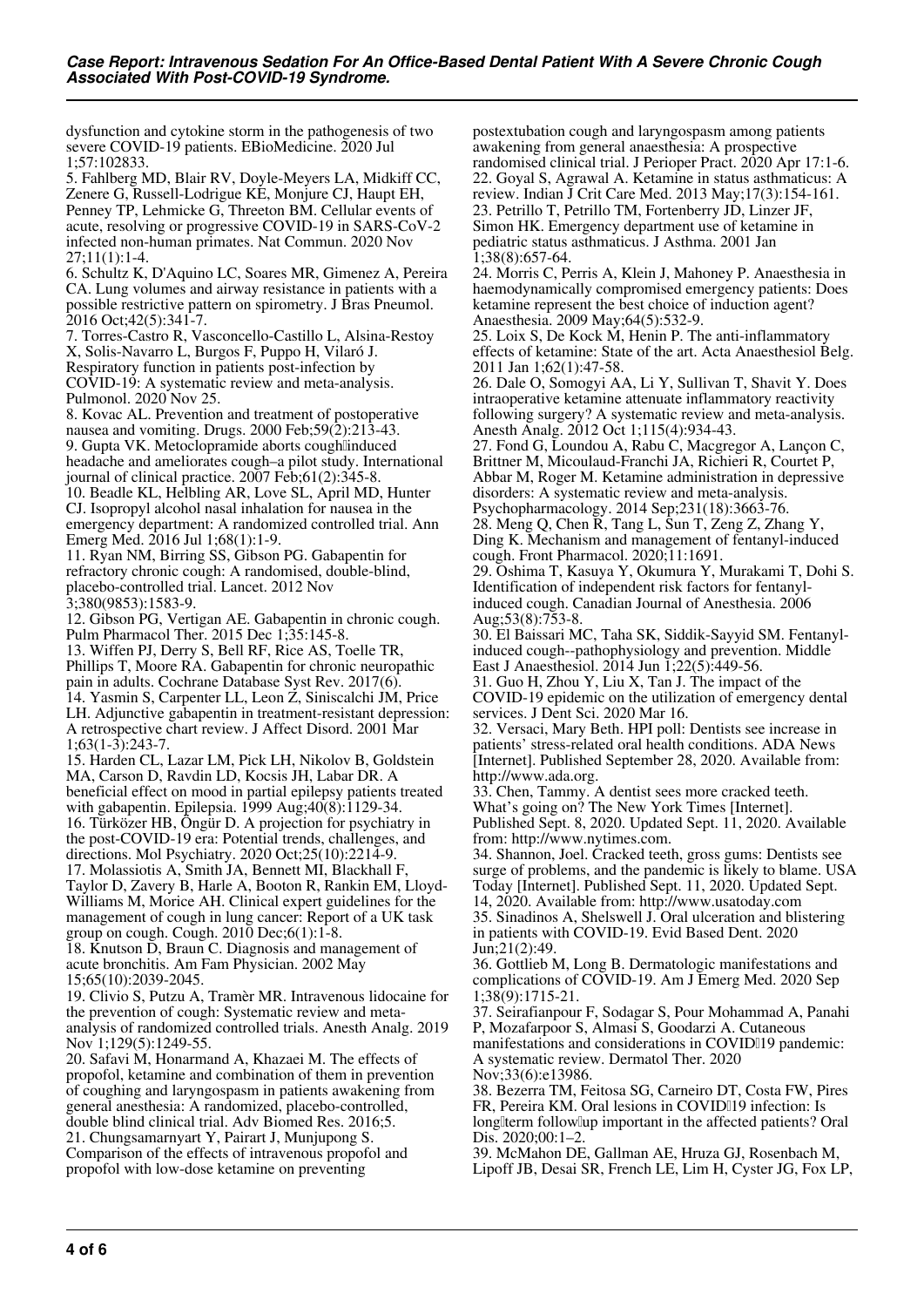Fassett MS. Long COVID in the skin: A registry analysis of COVID-19 dermatological duration. Lancet Infect Dis. Available from:

https://doi.org/10.1016/S1473-3099(20)30986-5 40. Simpson CB, Amin MR. Chronic cough: State-of-the-art review. Otolaryngol Head Neck Surg. 2006 Apr;134(4):693-700.

41. Manzo G. COVID-19 as an immune complex hypersensitivity in antigen excess conditions: Theoretical pathogenetic process and suggestions for potential therapeutic interventions. Front Immunol. 2020 Oct 21;11:2665.

42. Chang SE, Feng A, Meng W, Apostolidis SA, Mack E, Artandi M, Barman L, Bennett K, Chakraborty S, Chang I, Cheung P. New-onset IgG autoantibodies in hospitalized patients with COVID-19. medRxiv. 2021 Jan 1. Available from: http://www.medrxiv.org

43. Becker, RC. COVID-19-associated vasculitis and vasculopathy. J Thromb Thrombolysis. 2020;50:499–511. 44. Waller R, Price E, Carty S, Ahmed A, Collins D. Post COVID-19 reactive arthritis. Rheumatol Adv Pract. 2020 Oct; 4(Suppl 1): rkaa052. Available from:

http://academic.oup.com/rheumap

45. Schenker HM, Hagen M, Simon D, Schett G, Manger B. Reactive arthritis and cutaneous vasculitis after SARS-

CoV-2 infection. Rheumatology. 2021 Jan;60(1):479-80. 46. Paterson RW, Brown RL, Benjamin L, Nortley R, Wiethoff S, Bharucha T, Jayaseelan DL, Kumar G, Raftopoulos RE, Zambreanu L, Vivekanandam V. The emerging spectrum of COVID-19 neurology: Clinical, radiological and laboratory findings. Brain. 2020 Oct;143(10):3104-20.

47. Davido B, Seang S, Tubiana R, de Truchis P. Post–COVID-19 chronic symptoms: A postinfectious entity? Clin Microbiol Infect. 2020 Nov 1;26(11):1448-9. 48. Huang L, Zhao P, Tang D, Zhu T, Han R, Zhan C, Liu W, Zeng H, Tao Q, Xia L. Cardiac involvement in patients recovered from COVID-2019 identified using magnetic resonance imaging. JACC Cardiovasc Imaging. 2020 Nov 1;13(11):2330-9.

49. Fisher M, Neugarten J, Bellin E, Yunes M, Stahl L, Johns TS, Abramowitz MK, Levy R, Kumar N, Mokrzycki MH, Coco M. AKI in hospitalized patients with and without COVID-19: A comparison study. J Am Soc Nephrol. 2020 Sep 1;31(9):2145-57.

50. Dennis A, Wamil M, Kapur S, Alberts J, Badley A, Decker GA, Rizza SA, Banerjee R, Banerjee A. Multi-organ impairment in low-risk individuals with long COVID. medRxiv. 2020 Jan 1. Available from: http://www.medrxiv.org